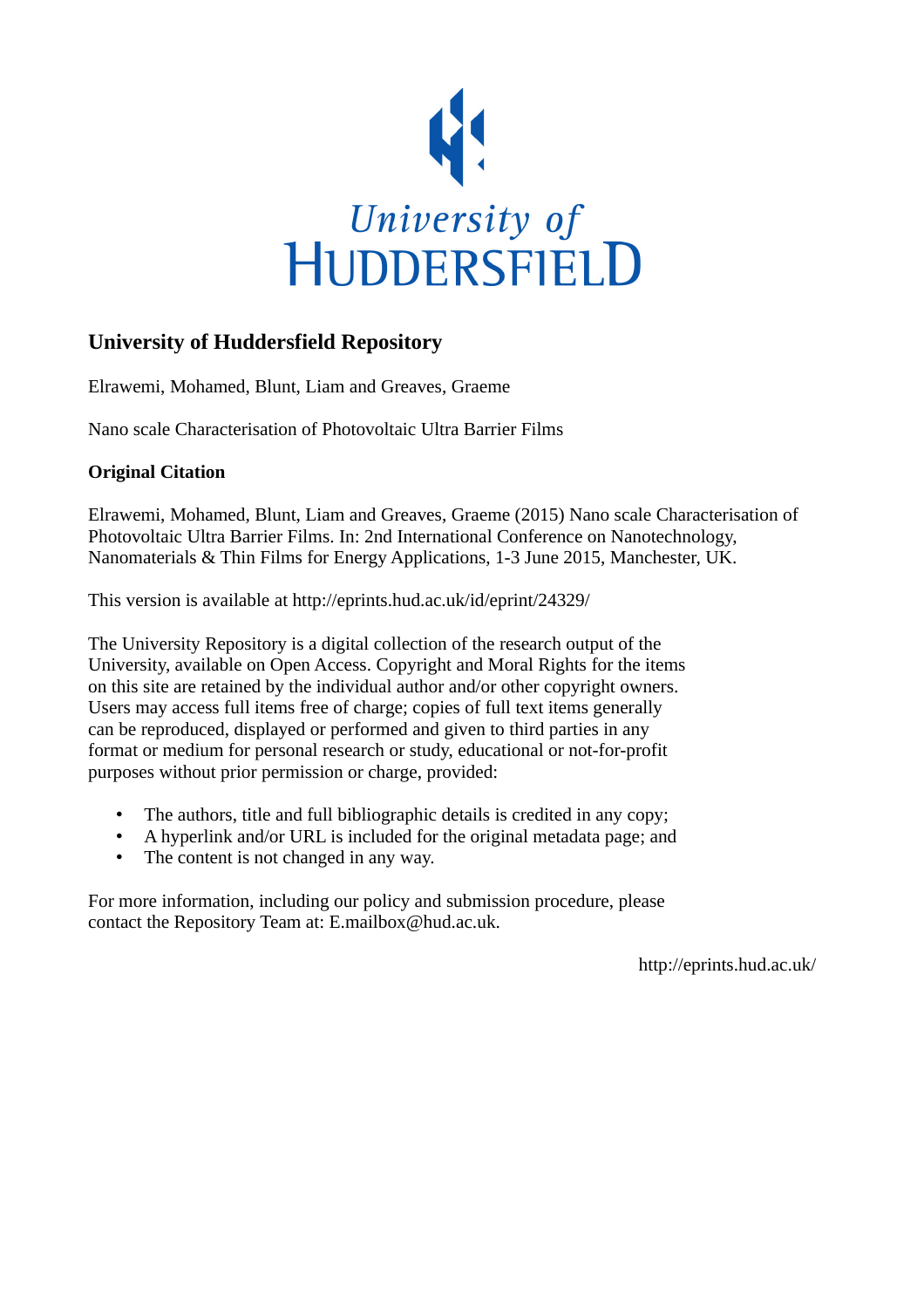corresponding characteristics were measured; the role of the dopants and plasma-induced surface chemistry of SiNCs is discussed.

## **References**

[1]. D. Mariotti, V. Svrcek, J. W. J Hamilton, M. Schmidt, M. Kondo, Adv. Funct. Mater. 22, 954, **(**2012).

[2]. D. Mariotti, S. Mitra, V. Svrcek, Nanoscale**,** 5, 1385, **(**2012).

### **ENR-29**

#### **Nano scale Characterisation of Photovoltaic Ultra Barrier Films**

## **M.S. Elrawemi<sup>1</sup> , L.A.Blunt<sup>1</sup> , G.Greaves<sup>2</sup>**

<sup>1</sup> EPSRC Centre for Innovative Manufacturing in Advanced Metrology, University of *Huddersfield, Huddersfield, West Yorkshire, HD1 3DH, UK. 2 Electron Microscopy and Materials Analysis, University of Huddersfield, Huddersfield, West Yorkshire, HD1 3DH, UK.* 

#### **Abstract**

This paper reports on the recent work carried out as part of the EU funded NanoMend project. The project seeks to develop integrated process inspection, cleaning, repair and control systems for nano-scale thin films on large area substrates.

Defects in Roll to Roll produced in thin film ultra barriers films applied to flexible PV allow permeation of water vapour and/or oxygen through to the underlying substrates[1]. These defects are believed to be inherently present in large scale vacuum-deposited layers because of imperfections in the deposition process (intrinsic defects) or as a result of the presence of contaminants in the vacuum chamber or on the coated substrate (extrinsic defects)[2]. Additionally, the base film inherent roughness can have a highly detrimental effect on the barrier performance. Therefore, when the base material (polymer) is coated with a barrier layer such as  $Al_2O_3$ , the barrier performance of this multilayer structure can also fall short of the stringent water vapour transmission rate requirements for PV applications ( $\langle 5x10^{-5}g/m^2/day$ ). One solution, the subject of this investigation, is the addition of a planarised hard coat to the film surface. This coating is deposited as a wet coat to the polymer during manufacture and acts to increase the smoothness of the surface by capturing existing debris and counteracting the effect of scratches which may be present on the raw base film after production.

A comprehensive study of barrier film defects was performed utilizing atomic force microscopy (AFM), scanning electron microscopy with a focused ion beamsystem (SEM/FIB), and white light interferometry (WLSI). The study investigated the effect of